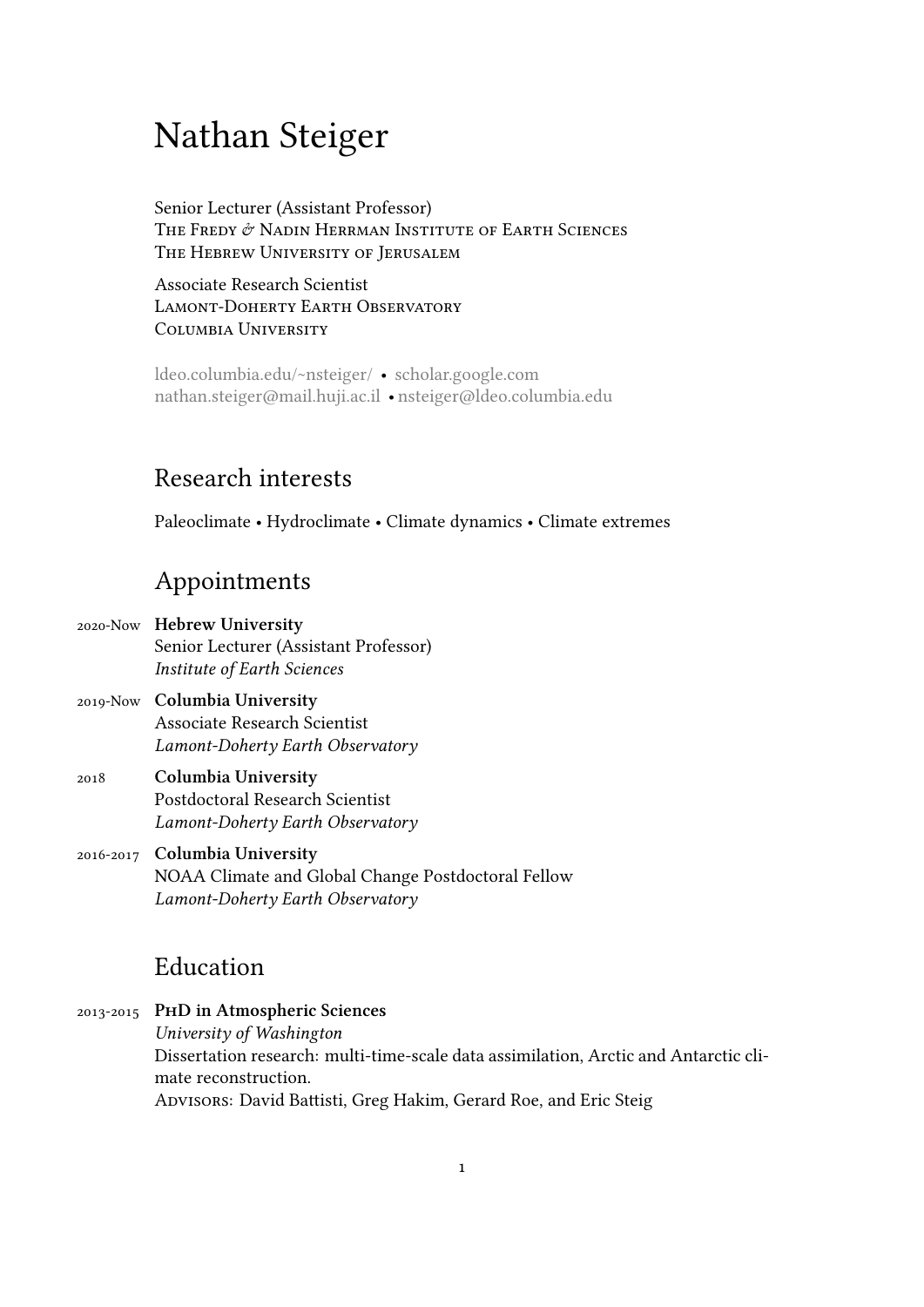| 2010-2013 MS in Atmospheric Sciences                             |
|------------------------------------------------------------------|
| University of Washington                                         |
| Thesis research: climate reconstruction via data assimilation.   |
| ADVISORS: David Battisti, Greg Hakim, Gerard Roe, and Eric Steig |
|                                                                  |

2007-2010 **BS in Physics, minor in Mathematics, with Honors** *Brigham Young University* Honors thesis research: quantum measurement theory and quantum information. Advisor: Jean-François Van Huele

2009 **Pembroke-Kings Programme** *Cambridge University* Visiting student on academic scholarship at King's College. Obtained first class marks in all coursework. Conducted research in theoretical quantum information at the Department of Applied Mathematics and Theoretical Physics. Advisor: Peter Pemberton-Ross

#### Grants, honors  $\acute{\sigma}$  awards

- 2020-2024 ISF (#2654/20) "Diagnosing the dynamical causes of megadroughts and megapluvials in North and South America" (PI) *Hebrew University*
- 2020 ISF (#3067/20–Equipment) "High performance computing cluster for modeling past global climate" (PI) *Hebrew University*
- 2019-2022 NSF-AGS (#1903465) "Collaborative Research: Quantifying Holocene climate variations through data assimilation using proxies and GCM output" (co-PI; Lead PI M. Erb, co-PIs N. McKay, S. Dee) *Columbia University*
- 2019-2022 NSF-AGS (#1805490) "Diagnosing the Dynamics of Past and Future North American Megadroughts" (Lead PI; co-PI J. Smerdon) *Columbia University*
- 2016-2017 NOAA Climate and Global Change Postdoctoral Fellowship (2 years) *Columbia University*
- 2010 Top Scholar Award, academic scholarship (1 year) *University of Washington*
- 2009 Robert K. Thomas Scholarship, academic Honors scholarship (1 semester) *Brigham Young University*
- 2009 Mae Covey Gardner and University Honors Scholarships, for study at Cambridge University (1 semester) *Brigham Young University*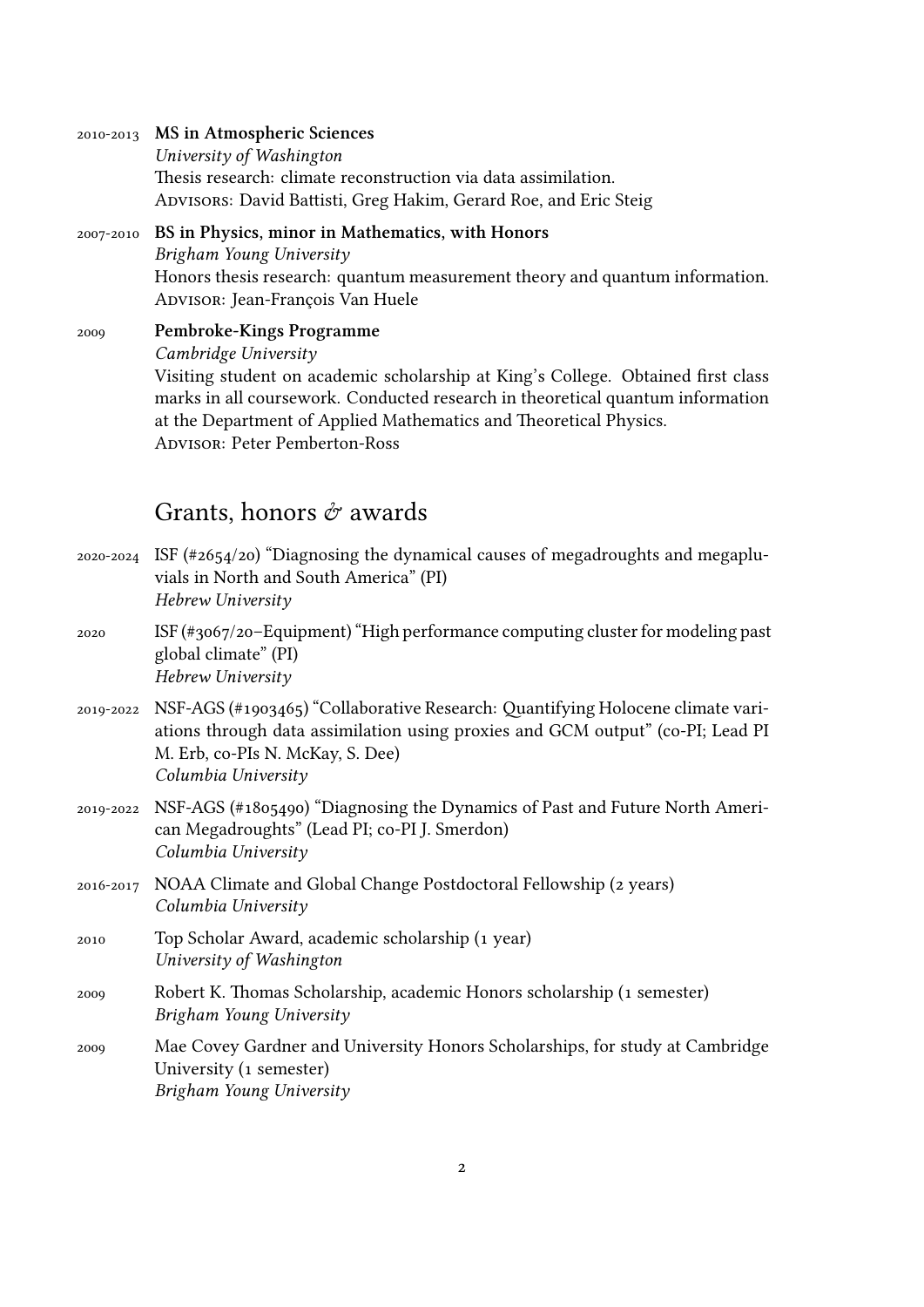### Publications

In preparation or in review

Tejedor, E., L. Polvani, N.J. Steiger, M. Vuille, J.E. Smerdon, Evidence from the Last Millennium for a winter cooling over Eurasia induced by large, low-latitude volcanic eruptions. *In prepration*.

**Steiger, N.J.**, J.E. Smerdon, An efficient fixed-lag Kalman smoother algorithm for multi-timescale paleoclimate reconstruction. *In preparation*.

Luo, X., S.G. Dee, Y. Okumura, P. DiNezio, S. Stevenson, **N.J. Steiger**, J. Parsarathy, Spatial Heterogeneity in ENSO Sea Surface Temperatures over the Last Millennium: new insights from paleoclimate data assimilation. *In review*.

Dee, S.G., **N.J. Steiger**, On the volcanic forcing of ENSO over the past millennium. *In review*.

**Steiger, N.J.**, W.J. D'Andrea, J.E. Smerdon, R.S. Bradley. Large infrequent rain events dominate the hydroclimate of Easter Island. *In review*.

2021

- [22] **Steiger, N.J.**, J.E. Smerdon, A.P. Williams, R. Seager, A. Varuolo-Clarke. ENSOdriven coupled megadroughts in North and South America over the last millennium. *Nature Geoscience*, 14 (9), (2021). [HTML][Selected press: SCIENCE]
- [21] Tejedor, E., **N.J. Steiger**, J.E. Smerdon, R. Serrano-Notivoli, M. Vuille, Global Temperature Responses to Large Tropical [Volcanic](https://doi.org/10.1038/s41561-021-00819-9) Eruptions i[n Paleo](https://science.sciencemag.org/content/367/6473/10.full) Data Assimilation Products and Climate Model Simulations Over the Last Millennium. *Paleoceanography and Paleoclimatology*, 36, e2020PA004128, (2021). [HTML]
- [20] Huston, A., N. Siler, G.H. Roe, E. Pettit, **N.J. Steiger**, Understanding drivers of glacier length variability over the last millennium. *The Cryosp[here](https://doi.org/10.1029/2020PA004128)*, 15, 1645-1662,  $(2021)$ . [HTML]
- [19] Tejedor, E., **N.J. Steiger**, J.E. Smerdon, R. Serrano-Notivoli, M. Vuille, Global hydroclimati[c respo](https://doi.org/10.5194/tc-15-1645-2021)nse to tropical volcanic eruptions over the Last Millennium. *PNAS*, 118 (12), e2019145118, (2021). [HTML]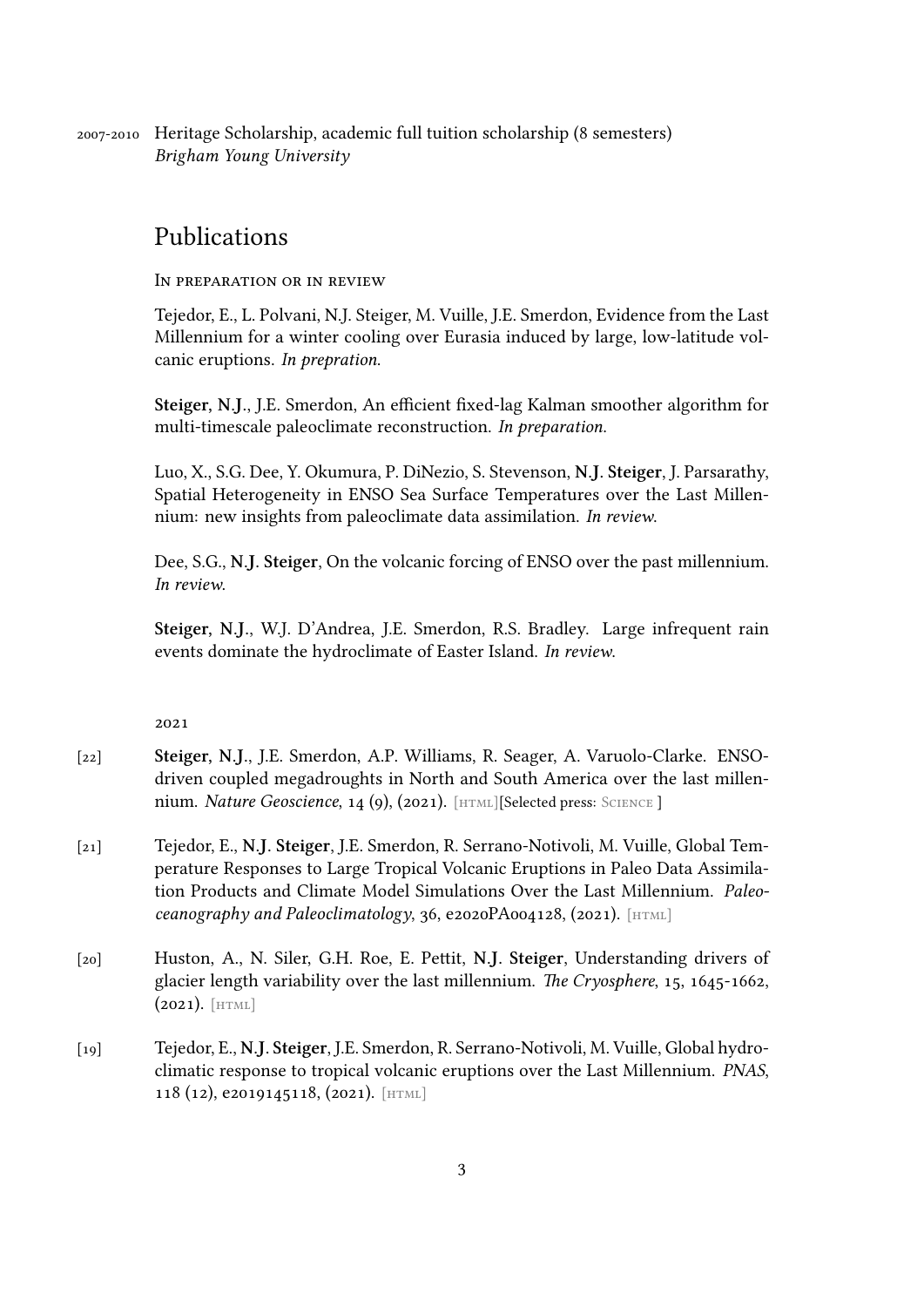2020

- [18] Erb, M.P., J. Emile-Geay, G.J. Hakim, **N.J. Steiger**, E.J. Steig, Atmospheric Dynamics Drive Most Interannual U.S. Droughts over the Last Millennium. *Science Advances*, 6, eaay7268, (2020). [html]
- [17] Harris, T., B. Li, **N.J. Steiger**, J.E. Smerdon, N. Narisetty, J.D. Tucker, Testing Exchangeability of Tw[o Spat](https://doi.org/10.1126/sciadv.aay7268)iotemporal Processes with Applications to Data Assimilation Methods. *Journal of the American Statistical Association*, (2020). [HTML]
- [16] Dätwyler, C., M. Grosjean, **N.J. Steiger**, R. Neukom, Teleconnections and relationship between ENSO and SAM in reconstructions and models over the p[ast mil](https://doi.org/10.1080/01621459.2020.1799810)len**nium.** *Climate of the Past*, 16, 743-756, (2020). [HTML]

2019

- [15] Neukom, R., **N.J. Steiger**, J.J. Gómez-Navarro, J. Wang, J. Werner, No evidence for globally coherent warm and cold periods over the pre-industrial Common Era. *Nature*, 571, 550-554, (2019). [HTML] [NEWS & VIEWS] [EDITORIAL] [Selected press (over 1000 outlets): BBC, The Guardian, Reuters, USA Today, New York Times, LA Times, The Atlantic, Axios, FiveThirtyEight, NBC, CBC, Smithsonian, Science, EOS, Scientific American, Discover Magazine, Haaretz, Le [Monde,](https://doi.org/10.1038/s41586-019-1401-2) [Der Spiegel,](https://doi.org/10.1038/d41586-019-02179-2) El P[aís\]](https://doi.org/10.1038/s41561-019-0428-1)
- [14] **[Steige](https://www.axios.com/global-warming-unprecedented-climate-change-374fba20-0277-4b5b-ba8b-6bec0f3041ec.html)r[, N.J](https://www.bbc.com/news/science-environment-49086783).**[, J.E. Smerd](https://www.theguardian.com/science/2019/jul/24/scientific-consensus-on-humans-causing-global-warming-passes-99)[on,](https://www.nbcnews.com/mach/science/climate-scientists-drive-stake-through-heart-skeptics-argument-ncna1033646) [B](https://uk.reuters.com/article/us-climatechange-study/global-warming-dwarfs-climate-variations-of-past-2000-years-study-idUKKCN1UJ2DC)[.I.](https://www.cbc.ca/news/technology/climate-change-2000-years-1.5222258) [C](https://uk.reuters.com/article/us-climatechange-study/global-warming-dwarfs-climate-variations-of-past-2000-years-study-idUKKCN1UJ2DC)[ook, R. Seag](https://www.smithsonianmag.com/science-nature/modern-climate-change-only-worldwide-warming-event-past-2000-years-180972719/)[e](https://www.nytimes.com/reuters/2019/07/24/world/europe/24reuters-climatechange-study.html)[r, A.P.](https://www.sciencemag.org/news/2019/07/ancient-global-climate-events-rippled-unevenly-across-globe) [W](https://www.nytimes.com/reuters/2019/07/24/world/europe/24reuters-climatechange-study.html)[ill](https://eos.org/articles/the-little-ice-age-wasnt-global-but-current-climate-change-is)[ia](https://www.nytimes.com/reuters/2019/07/24/world/europe/24reuters-climatechange-study.html)[ms, E.R. Cook, Oc](https://www.scientificamerican.com/article/current-warming-is-unparalleled-in-past-2-000-years/)[ea](https://www.theatlantic.com/science/archive/2019/07/why-little-ice-age-doesnt-matter/594517/)[nic](http://blogs.discovermagazine.com/d-brief/2019/07/24/unlike-modern-climate-change-the-biggest-swings-in-recorded-history-were-just-regional-patterns/) [and radiative](http://blogs.discovermagazine.com/d-brief/2019/07/24/unlike-modern-climate-change-the-biggest-swings-in-recorded-history-were-just-regional-patterns/)[f](http://blogs.discovermagazine.com/d-brief/2019/07/24/unlike-modern-climate-change-the-biggest-swings-in-recorded-history-were-just-regional-patterns/)[o](https://fivethirtyeight.com/features/significant-digits-for-thursday-july-25-2019/)[rcing of](https://www.haaretz.com/world-news/wires/1.7571083) [Medieval](https://www.lemonde.fr/planete/article/2019/07/24/la-quasi-totalite-de-la-planete-vit-sa-periode-la-plus-chaude-depuis-l-an-zero_5493029_3244.html) [megadroug](https://www.spiegel.de/wissenschaft/natur/klimawandel-frueherer-temperaturanstieg-oft-nur-regional-a-1278753.html)[hts in t](https://elpais.com/elpais/2019/07/24/ciencia/1563952725_398858.html)he American Southwest. *Science Advances*, 5, eaxx0087, (2019). [html] [Selected press: BBC, National Geographic, USA Today, Mashable, Newsweek, The Weather Channel, Live Science, Phys.org, Vice, The HILL]
- [13] [Baek, S.H](https://www.usatoday.com/story/news/nation/2019/07/25/megadroughts-predicted-return-southwest-due-climate-change/1826353001/)., **[N.J. Ste](https://mashable.com/article/southwest-megadroughts-future/)iger**, J.E. S[merdon, R. Seager, O](https://weather.com/science/environment/news/2019-07-25-southwest-megadroughts-returning-because-of-climate-change)[ceanic driv](https://www.livescience.com/66032-medieval-megadroughts-return-global-warming.html)[e](https://www.nationalgeographic.com/environment/2019/07/megadroughts-could-return-southwestern-us/)[rs of w](https://phys.org/news/2019-07-climate-revive-medieval-megadroughts-southwest.html)[id](https://www.nationalgeographic.com/environment/2019/07/megadroughts-could-return-southwestern-us/)[esp](https://www.vice.com/en_us/article/ywyykw/megadroughts-are-likely-coming-to-the-us-southwest-within-decades-scientists-say)[r](https://www.nationalgeographic.com/environment/2019/07/megadroughts-could-return-southwestern-us/)[ead](https://thehill.com/policy/energy-environment/454779-study-decades-long-megadroughts-could-return-to-us-due-to-climate) [drou](https://thehill.com/policy/energy-environment/454779-study-decades-long-megadroughts-could-return-to-us-due-to-climate)ght in the Unit[ed States o](https://www.newsweek.com/megadrought-america-southwest-climate-change-1450864)ver the Common Era. *Geophysical Research Letters*, 46, 8271-8280, (2019). [html]
- [12] Klein, F., N.J. Abram, M.A.J. Curran, H. Goosse, S. Goursaud, V. Masson-Delmotte, A. Moy, R. Neukom, [A. Orsi,](https://doi.org/10.1029/2019GL082838) J. Sjolte, **N.J. Steiger**, B. Stenni, M. Werner, Assessing the robustness of Antarctic temperature reconstructions over the past two millennia using pseudoproxy and data assimilation experiments. *Climate of the Past*, 15, 661-684, (2019). [html]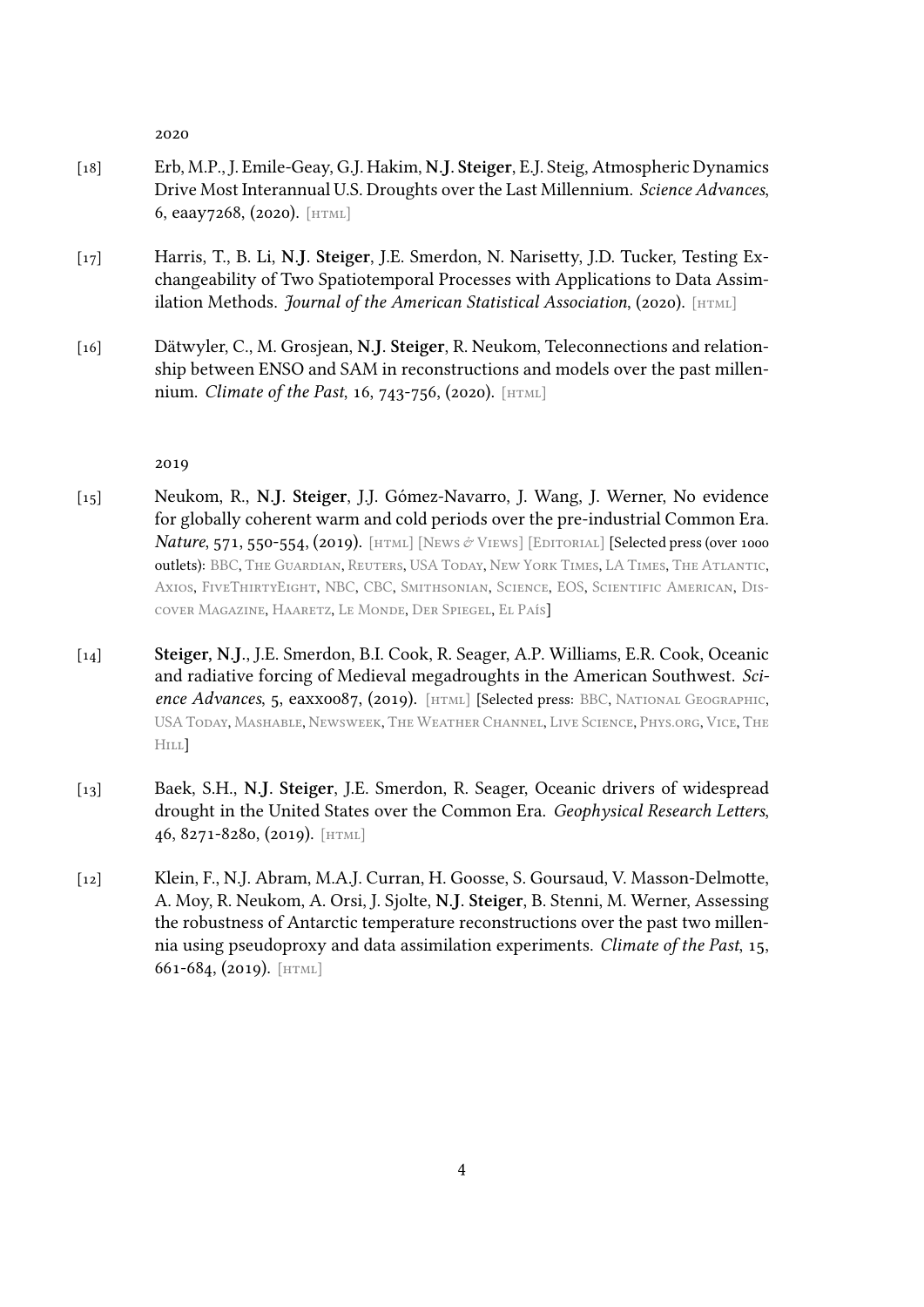2018

- [11] **Steiger, N.J.**, J.E. Smerdon, E.R. Cook, B.I. Cook, A reconstruction of global hydroclimate and dynamical variables over the Common Era. *Scientific Data*, 5:180086,  $(2018)$ . [HTML]
- [10] Neukom, R., A.P. Schurer, **N.J. Steiger**, G.C. Hegerl, Possible causes of data model discrep[ancy in](http://doi.org/10.1038/sdata.2018.86) the temperature history of the last Millennium. *Scientific Reports*, 8:7572, (2018). [html]

2017

- [9] Hydro2k Cons[ortium](https://doi.org/10.1038/s41598-018-25862-2): Smerdon, J.E., J. Luterbacher, S. Phipps, K.J. Anchukaitis, T.R. Ault, S. Coats, K.M. Cobb, B.I. Cook, C. Colose, T. Felis, A. Gallant, J.H. Jungclaus, B. Konecky, A. LeGrande, S. Lewis, A.S. Lopatka, W. Man, J.S. Mankin, J.T. Maxwell, B.L. Otto-Bliesner, J.W. Partin, D. Singh, **N.J. Steiger**, S. Stevenson, J.E. Tierney, D. Zanchettin, H. Zhang, A. Atwood, L. Andreu-Hayles, S.H. Baek, B. Buckley, E.R. Cook, R. D'Arrigo, S.G. Dee, M. Griffiths, C. Kulkarni, Y. Kushnir, F. Lehner, C. Leland, H.W. Linderholm, A. Okazaki, J. Palmer, E. Piovano, C.C. Raible, M.P. Rao, J. Scheff, G.A. Schmidt, R. Seager, M. Widmann, A.P. Williams, E. Xoplaki, Comparing proxy and model estimates of hydroclimate variability and change over the Common Era. *Climate of the Past*,  $13(12)$ ,  $1851-1900$ ,  $(2017)$ . [HTML]
- [8] **Steiger, N.J.**, J.E. Smerdon, A pseudoproxy assessment of data assimilation for reconstructing the atmosphere-ocean dynamics of hydroclimate extremes. *C[limate](https://doi.org/10.5194/cp-13-1851-2017) of the Past*, 13(10), 1435-1449, (2017). [HTML]
- [7] **Steiger, N.J.**, E.J. Steig, S.G. Dee, G.H. Roe, and G.J. Hakim, Climate reconstruction using data assimilation of water-isot[ope rat](https://doi.org/10.5194/cp-13-1435-2017)ios from ice cores. *Journal of Geophysical Research: Atmospheres*, 122(3), 1545-1568, (2017). [HTML]

2016

- [6] Dee, S.G., **N.J. Steiger**, J. Emile-Geay, and G.J. Hakim[, On th](https://doi.org/10.1002/2016JD026011)e utility of proxy system models for estimating climate states over the Common Era. *Journal of Advances in Modeling Earth Systems*, 8(3), 1164-1179, (2016). [HTML] [JAMES COMMENtary]
- [5] **Steiger, N.J.**, and G.J. Hakim, Multi-time scale data assimil[ation f](https://doi.org/10.1002/2016MS000677)[or atmosphere–](https://doi.org/10.1002/2016MS000739) [ocean](https://doi.org/10.1002/2016MS000739) state estimates. *Climate of the Past*, 12(6), 1375-1388, (2016). [HTML]
- [4] Hakim, G.J., J. Emile-Geay, E.J. Steig, D. Noone, D.M. Anderson, R. Tardif, **N.J. Steiger**, and W.A. Perkins, The last millennium climate reanalysis [project](https://doi.org/10.5194/cp-12-1375-2016): framework and first results. *Journal of Geophysical Research: Atmospheres*, 121(12), 6745- 6764, (2016). [html]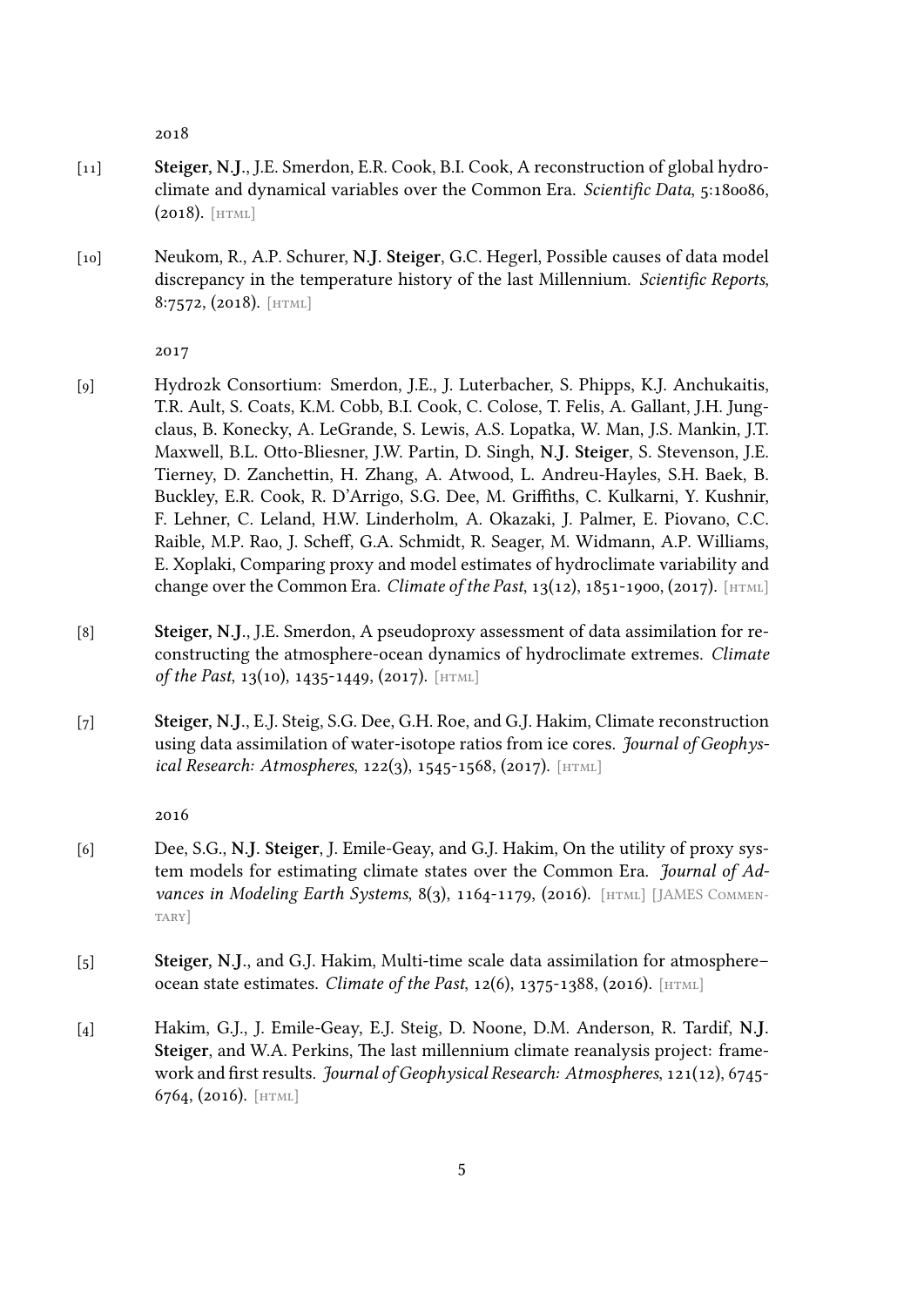2015 and prior

- [3] Steig, E.J., K. Huybers, H.A. Singh, **N.J. Steiger**, Q. Ding, D.M.W. Frierson, T. Popp, and J.W.C. White, Influence of West Antarctic Ice Sheet collapse on Antarctic surface climate. *Geophysical Research Letters*, 42(12), 4862-4868, (2015). [HTML]
- [2] **Steiger, N.J.**, G.J. Hakim, E.J. Steig, D.S. Battisti, and G.H. Roe, Assimilation of time-averaged pseudoproxies for climate reconstruction. *Journal o[f Clima](https://doi.org/10.1002/2015GL063861)te*, 27, 426-441, (2014). [html]
- [1] **Steiger, N.J.** and J.F. Van Huele, Quantifying Incompatibility: The Ramifications of Extending Ang[ular Mo](https://doi.org/10.1175/JCLI-D-12-00693.1)mentum Uncertainty Relations. *Utah Academy of Sciences, Arts, and Letters*, 86, 197-209, (2010).

#### Presentations

| Aug 2021  | (Invited) "Annual Reconstructions of Global Hydroclimate Fields over the Com-<br>mon Era using Data Assimilation", PAGES 2k Seminar, online. [YOUTUBE]               |
|-----------|----------------------------------------------------------------------------------------------------------------------------------------------------------------------|
| Nov 2020  | (Invited) "What caused megadroughts in North and South America?", The Weiz-<br>mann Institute of Science, Rehovot, Israel.                                           |
| Feb 2020  | (Invited) "How the climate has changed and why", Touro College, New York, NY.                                                                                        |
| Feb 2020  | (Invited) "Coupled megadrought risk in North and South America", Goddard Sci-<br>entific Colloquium: NASA Goddard Space Flight Center, Greenbelt, MD.                |
| Dec 2019  | (Oral) "Coupled megadrought risk in North and South America", American Geo-<br>physical Union Meeting, San Francisco, CA.                                            |
| Sept 2019 | (Invited) "What caused megadroughts in North and South America?", The State<br>University of New York at Albany, Albany, NY.                                         |
| Jan 2019  | (Invited) "What caused the Medieval megadroughts of the American Southwest?",<br>The Hebrew University, Jerusalem, Israel.                                           |
| Jan 2019  | (Invited) "A requiem for the Little Ice Age and the Medieval Warm Period", The<br>Hebrew University, Jerusalem, Israel.                                              |
| Dec 2018  | (Oral) "ENSO forcing of medieval megadroughts in the American Southwest", Amer-<br>ican Geophysical Union Meeting, Washington, DC.                                   |
| Dec 2018  | (Poster) "No evidence for globally synchronous cold and warm epochs during the<br>pre-industrial Common Era", American Geophysical Union Meeting, Washington,<br>DC. |
| Jun 2018  | (Invited) "What caused the Medieval megadroughts of the southwestern US?",<br>Massachusetts Institute of Technology, Endicott House, Dedham, MA.                     |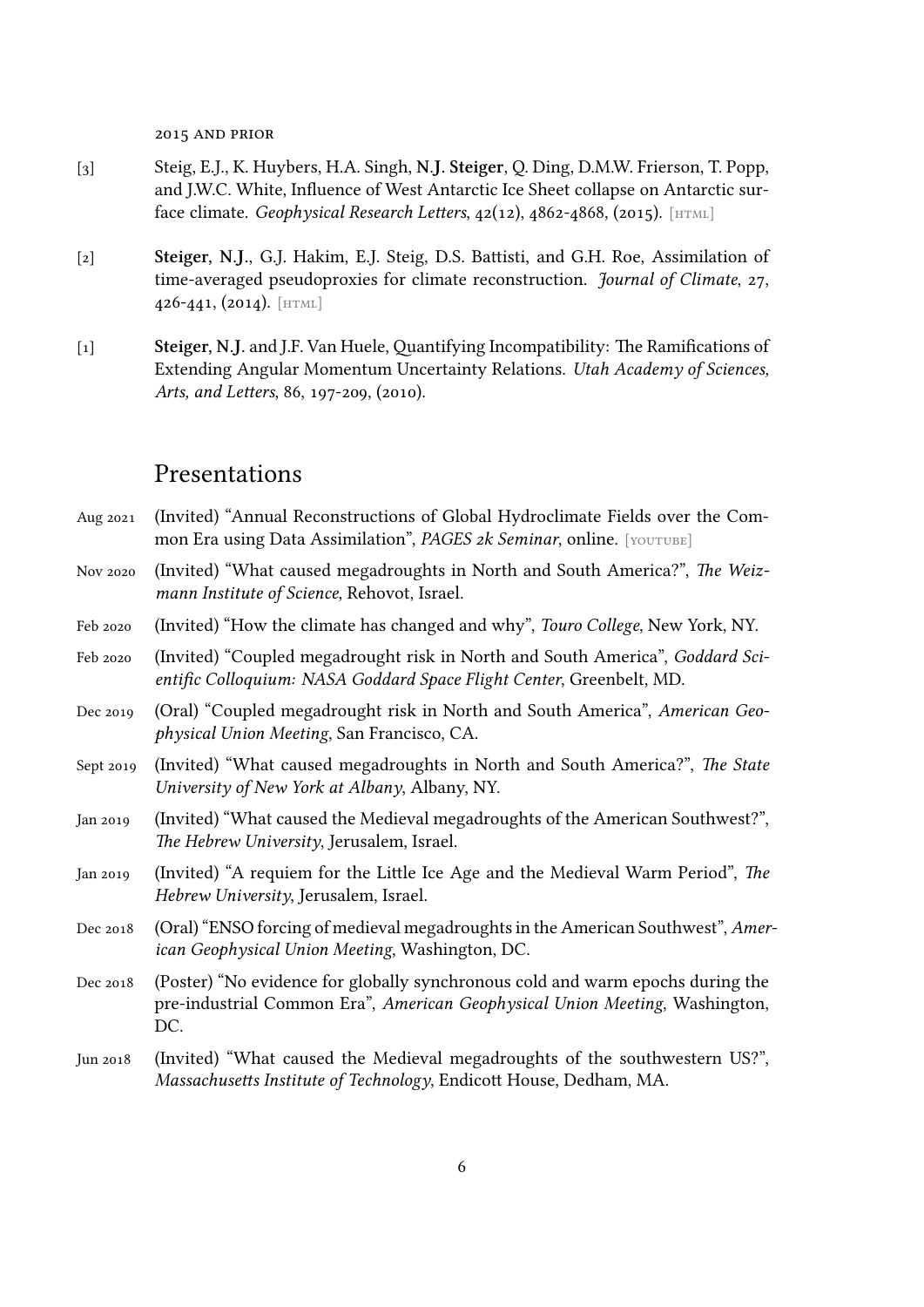| Apr 2018 | (Oral) "No evidence for globally synchronous cold and warm periods during the<br>pre-industrial Common Era", European Geosciences Union Meeting, Vienna, Aus-<br>tria.                                                                                                    |
|----------|---------------------------------------------------------------------------------------------------------------------------------------------------------------------------------------------------------------------------------------------------------------------------|
| Dec 2017 | (Oral) "Indices and dynamics of global hydroclimate over the past millennium from<br>data assimilation", American Geophysical Union Meeting, New Orleans, LA.                                                                                                             |
| Oct 2017 | (Invited) "What caused the Medieval megadroughts of western North America?",<br>Massachusetts Institute of Technology, Cambridge, MA.                                                                                                                                     |
| Oct 2017 | (Invited) "A global and millennial perspective on the dynamics of hydroclimate<br>extremes", 3rd Annual Last Millennium Reanalysis Workshop, National Center for<br>Atmospheric Research, Boulder, CO.                                                                    |
| May 2017 | (Poster) "Reconstructing the global atmosphere-ocean dynamics of hydroclimate<br>extremes with data assimilation", Past Global Changes Open Science Meeting, Zaragoza,<br>Spain.                                                                                          |
| May 2017 | (Oral) "Temperature field reconstructions and method inter-comparison over the<br>past 2000 years", Past Global Changes Open Science Meeting, Zaragoza, Spain.                                                                                                            |
| Apr 2017 | (Invited) "Reconstructing the global atmosphere-ocean dynamics of hydroclimate<br>extremes with data assimilation", Brown University, Providence, RI.                                                                                                                     |
| Jan 2017 | (Invited) "Reconstructing the global atmosphere-ocean dynamics of hydroclimate<br>extremes with data assimilation", Tel Aviv University, Tel Aviv, Israel.                                                                                                                |
| Jan 2017 | (Invited) "Reconstructing the global atmosphere-ocean dynamics of hydroclimate<br>extremes with data assimilation", The Weizmann Institute of Science, Rehovot, Is-<br>rael.                                                                                              |
| Jan 2017 | (Invited) "Reconstructing the global atmosphere-ocean dynamics of hydroclimate<br>extremes with data assimilation", The Hebrew University, Jerusalem, Israel.                                                                                                             |
| Jan 2017 | (Oral) "Using atmosphere-ocean dynamics to make more consistent and useful re-<br>constructions of past climate", GFD Days 2017, Ben Gurion University of the Negev,<br>Sede Boger, Israel.                                                                               |
| Dec 2016 | (Poster) "Global hydroclimate reconstructions over the last millennium using data<br>assimilation", American Geophysical Union Meeting, San Francisco, CA.                                                                                                                |
| Oct 2016 | (Invited) "Climate reconstruction using data assimilation of water-isotope ratios<br>from ice cores", 2nd Annual Last Millennium Reanalysis Workshop, Friday Harbor,<br>WA.                                                                                               |
| Jul 2016 | (Oral) "The dynamics of global hydroclimate over the past millennium", Summer<br>Institute of the NOAA Climate and Global Change and PACE Postdoctoral Fellowship<br>Programs, Steamboat Springs, CO.                                                                     |
| Jun 2016 | (Invited) "Hydroclimate reconstructions using data assimilation", Workshop: PAGES2k-<br>PMIP3: Comparing Data and Model Estimates of Hydroclimate Variability and Change<br>over the Common Era, Lamont-Doherty Earth Observatory, Columbia University,<br>Palisades, NY. |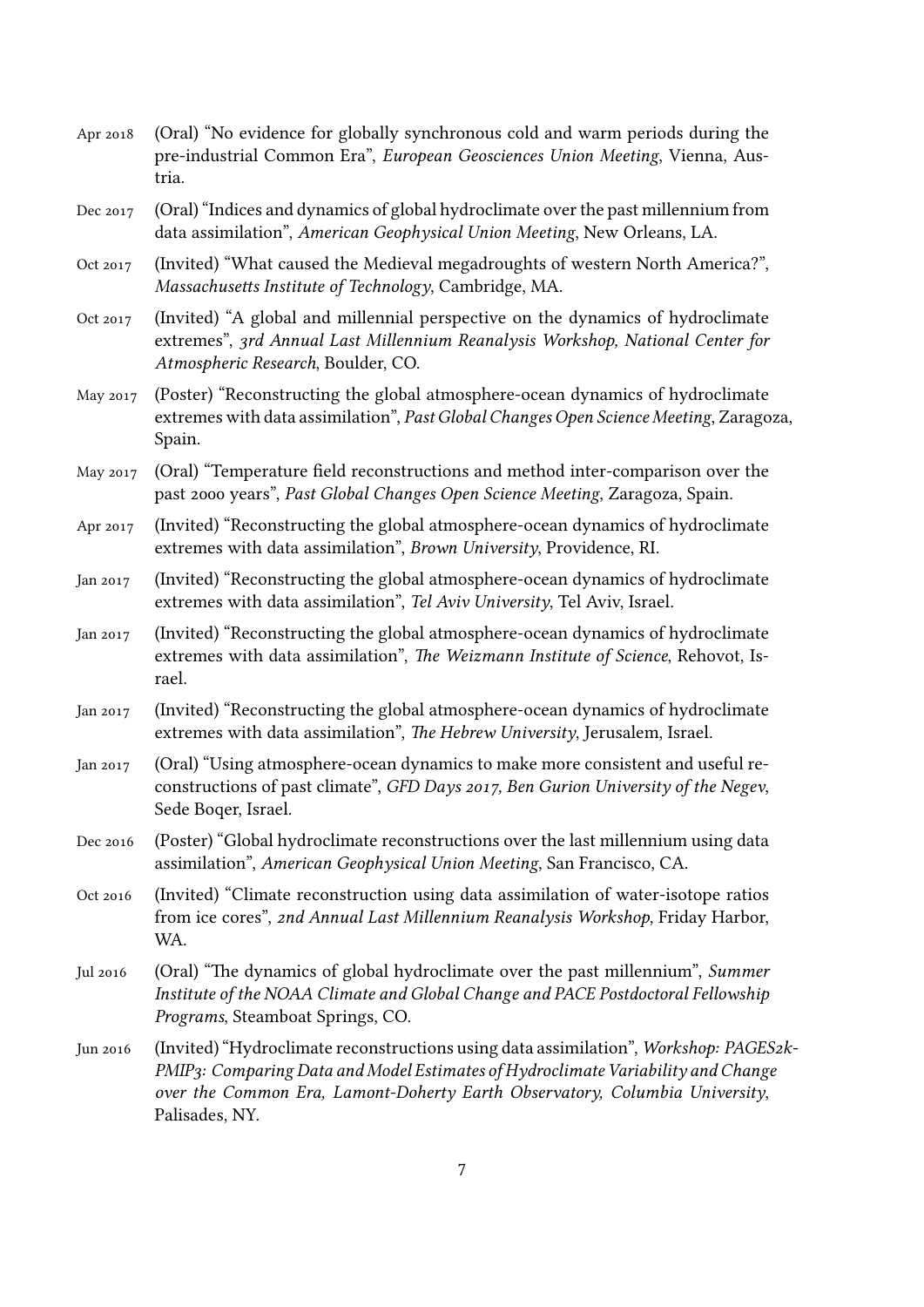| Apr 2016 | (Invited) "What can ice cores tell us about past climate?", Lamont-Doherty Earth<br>Observatory, Columbia University, Palisades, NY.                                                                      |
|----------|-----------------------------------------------------------------------------------------------------------------------------------------------------------------------------------------------------------|
| Nov 2015 | "What can ice cores tell us about past climate?", Dissertation defense, University of<br>Washington, Seattle, WA.                                                                                         |
| May 2015 | (Invited) "Paleoclimate reconstructions with Proxy System Models", 1st Annual<br>Last Millennium Reanalysis Workshop: Proxy System Modeling, Catalina Island, CA.                                         |
| Apr 2015 | (Oral) "What climate variables are reconstructable over the past 2000 years? A<br>data-assimilation perspective", European Geosciences Union Meeting, Vienna, Aus-<br>tria.                               |
| Dec 2014 | (Oral) "Reconstruction of Dynamical Fields of the Common Era", American Geo-<br>physical Union Meeting, San Francisco, CA.                                                                                |
| Sep 2014 | (Poster) "AMOC reconstruction for paleoclimate across multiple time scales", US<br>AMOC Science Team Meeting, Seattle, WA.                                                                                |
| Apr 2014 | (Invited) "Reconstructions with Data Assimilation", PAGES2k Climate Field Recon-<br>struction Workshop, Woods Hole Oceanographic Institution, Woods Hole, MA.                                             |
| Dec 2013 | (Poster) "A data-assimilation-based multiproxy reconstruction of the past 2000<br>years", American Geophysical Union Meeting, San Francisco, CA.                                                          |
| Aug 2013 | (Oral) "A data-assimilation-based approach to climate field reconstruction", Ad-<br>vanced Climate Dynamics Course, Nyksund, Norway.                                                                      |
| Feb 2013 | (Oral) "Assimilation of time-averaged pseudoproxies for climate reconstruction",<br>Past Global Changes Open Science Meeting, Goa, India.                                                                 |
| Dec 2012 | (Oral) "Climate Field Reconstruction via Data Assimilation", American Geophysical<br>Union Meeting, San Francisco, CA.                                                                                    |
| Oct 2012 | "Climate Field Reconstruction via Data Assimilation", Masters thesis presentation,<br>University of Washington, Seattle, WA.                                                                              |
| Sep 2011 | "Paleoclimate Reconstruction via Data Assimilation", First Year Reports, University<br>of Washington, Seattle, WA.                                                                                        |
| Sep 2011 | (Oral) "Initial Work Towards Paleoclimate Reconstruction via Data Assimilation",<br>Advanced Climate Dynamics Course, Friday Harbor, WA.                                                                  |
| Mar 2010 | (Oral) "Fidelity of Arbitrary Single-Qubit Gates", Brigham Young University Spring<br>Research Conference, Provo, UT.                                                                                     |
| Oct 2009 | (Oral) "Fidelity of Arbitrary Single-Qubit Gates", Meeting of the Four Corners Sec-<br>tion of the American Physical Society, Colorado School of Mines, Golden, CO.                                       |
| Apr 2009 | (Oral) "Quantifying Incompatibility: The Ramifications of Extended Angular Mo-<br>mentum Uncertainty Relations", Utah Academy of the Sciences, Arts, and Letters,<br>Brigham Young University, Provo, UT. |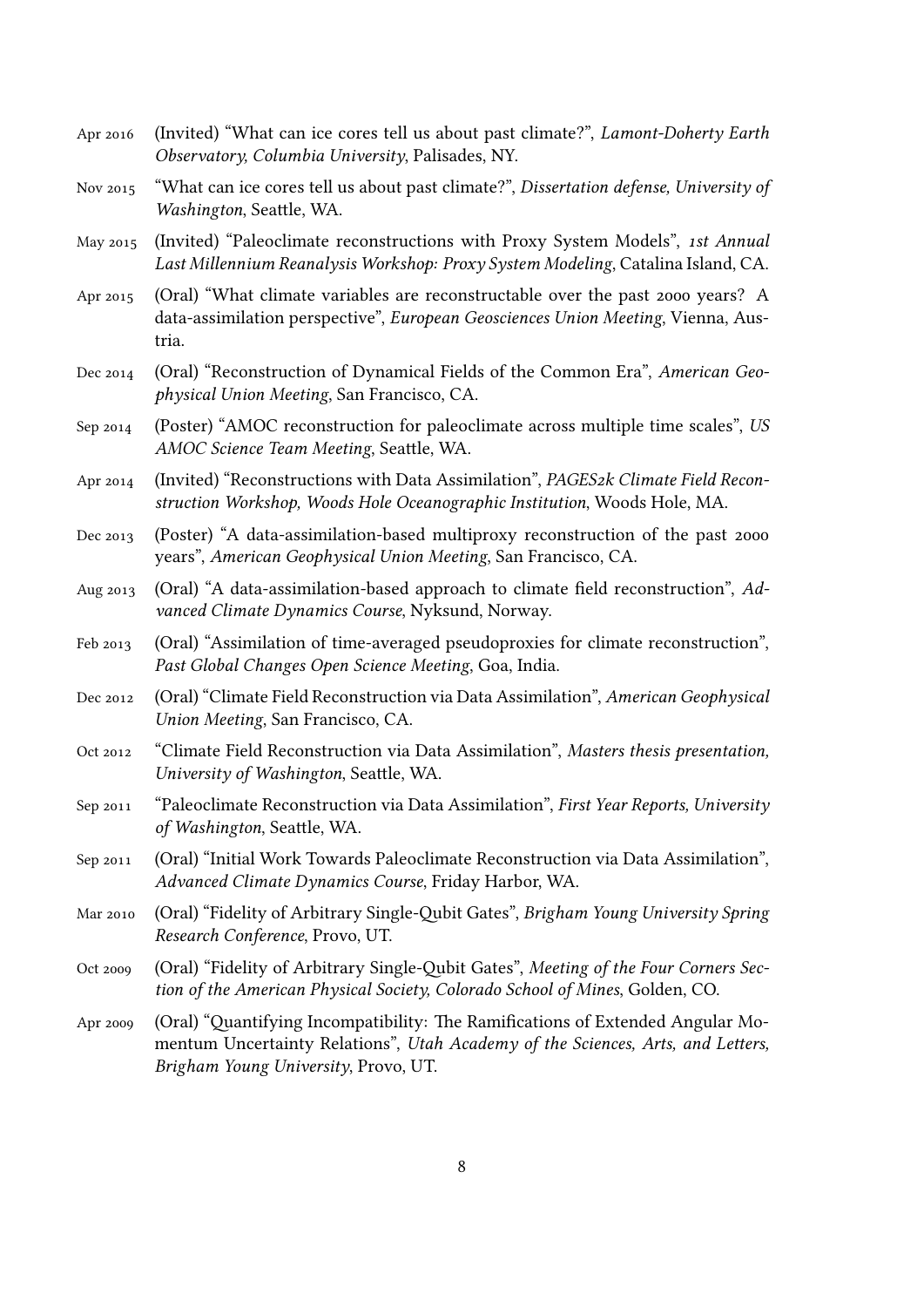- Mar 2009 (Oral) "Quantifying Incompatibility: The Ramifications of Extended Angular Momentum Uncertainty Relations", *Brigham Young University Spring Research Conference*, Provo, UT.
- Oct 2008 (Poster) "Explorations Into the Schrödinger Uncertainty Relation", *Meeting of the Four Corners and Texas Sections of the American Physical Society, University of Texas at El Paso*, El Paso, TX. Awarded first prize at the conference for the top poster presentation.

#### Teaching

- 2021-Now **Global Warming Science (82508)** *Institute of Earth Sciences, Hebrew University*
- 2021-Now **Workshop on English Usage for Graduate Students in Science (82851)** *Institute of Earth Sciences, Hebrew University*
- 2012, 2014 **Global Warming (ATMS 111)** *Department of Atmospheric Sciences, University of Washington*

#### Programming skills

Scientific computing: Julia, Matlab, Python, Mathematica Markup languages: HTML, CSS Revision control: Git

Modifying and running climate models: GFDL-AM2, GFDL GRaM, CESM2, CESM1, CCSM3, ECHAM5-wiso

#### Professional activities

WORKSHOPS AND SUMMER SCHOOLS

- Feb 2020 Disentangling the Drivers of Migration in West Africa, Columbia University, New York, NY.
- Jun 2018 Water and Climate Change: Connecting the Paleoclimate Record to Future Projections, Massachusetts Institute of Technology, Endicott House, Dedham, MA.
- Oct 2017 Third Annual Last Millennium Reanalysis Workshop: Climate Dynamics with the Last Millennium Reanalysis, National Center for Atmospheric Research, Boulder, CO.
- Feb 2017 Middle East and North Africa (MENA) Climate, Water, Livelihoods, and Governance Workshop, University of Maryland, College Park, MD.